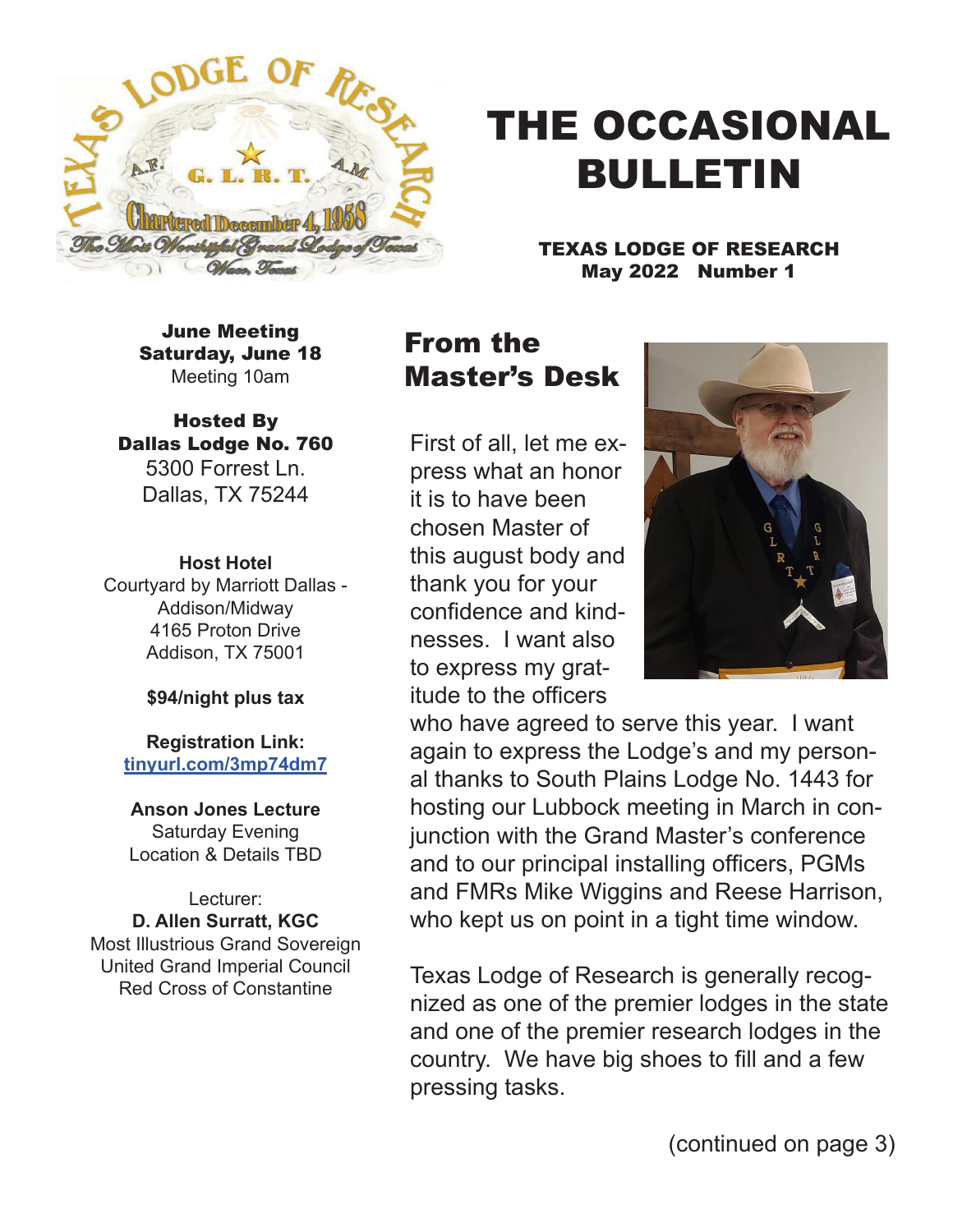## Texas Lodge of Research 2022-2023 Officers

512-567-4756

Worshipful Master **Richard E. Schlaudroff** 214-564-5847 rschlaudroff@gmail.com

**Senior Warden Billy J. Hamilton** 940-600-9687 bhamiltontx75@gmail.com

**Junior Warden C. Brown** 903-657-8553 russell@rcbrownlaw.com

512-587-8547 kevit64@yahoo.com

**Secretary 19th Secretary 19th Secretary 19th Secretary 19th Secretary 19th Secretary 19th Secretary 19th Secret<br>
PO Box 868**  Hereford, TX 79045-0868 secretary.texaslodgeofresearch@gmail.com

**Senior Deacon** Kenneth L. Cochran 469-964-2271 cochran524@verizon.net

**Junior Deacon** Corey M. Harris 817-903-7071 corey.harris87@gmail.com

**Master of Ceremonies 2ackery A. Tedder** 512-289-9203 ztedder@gmail.com

**Treasurer Mark K. Dermit** 

**Chaplain Erickson E. Ybarra** 281-795-7521 Erickson281@gmai.com

**Senior Steward Stephen A. Moore** 979-732-2797 stephenm369@gmail.com

**Junior Steward Community Community Community Community Community Community Community Community Community Community** 469-247-2697 trowe76@sbcglobal.net

**Marshal Charles R. Ramsey** 817-988-8808chuck.ramsey@hotmail.com

**Tiler Community Community Community David R. Hill** 512-632-9324 david.r.hill@gmail.com

**Transactions Editor Richard E. Schlaudroff** 

**Bulletin Editor Christian D. Moore, PM**

### UPCMOMING MEETINGS

*September 17, 2022*

*December 17, 2022*

*March 18, 2023*

Locations to be announced at a later date.

**2022 Dues** Dues for 2022 are past due. Please contact the Secretary if you need to pay your dues.

> *Transactions Update* Volumes LI and LII should be distributed soon.

Reprints of Vol. III are available for \$30 from the Secretary.

The reprint of Vol IV should be ready soon.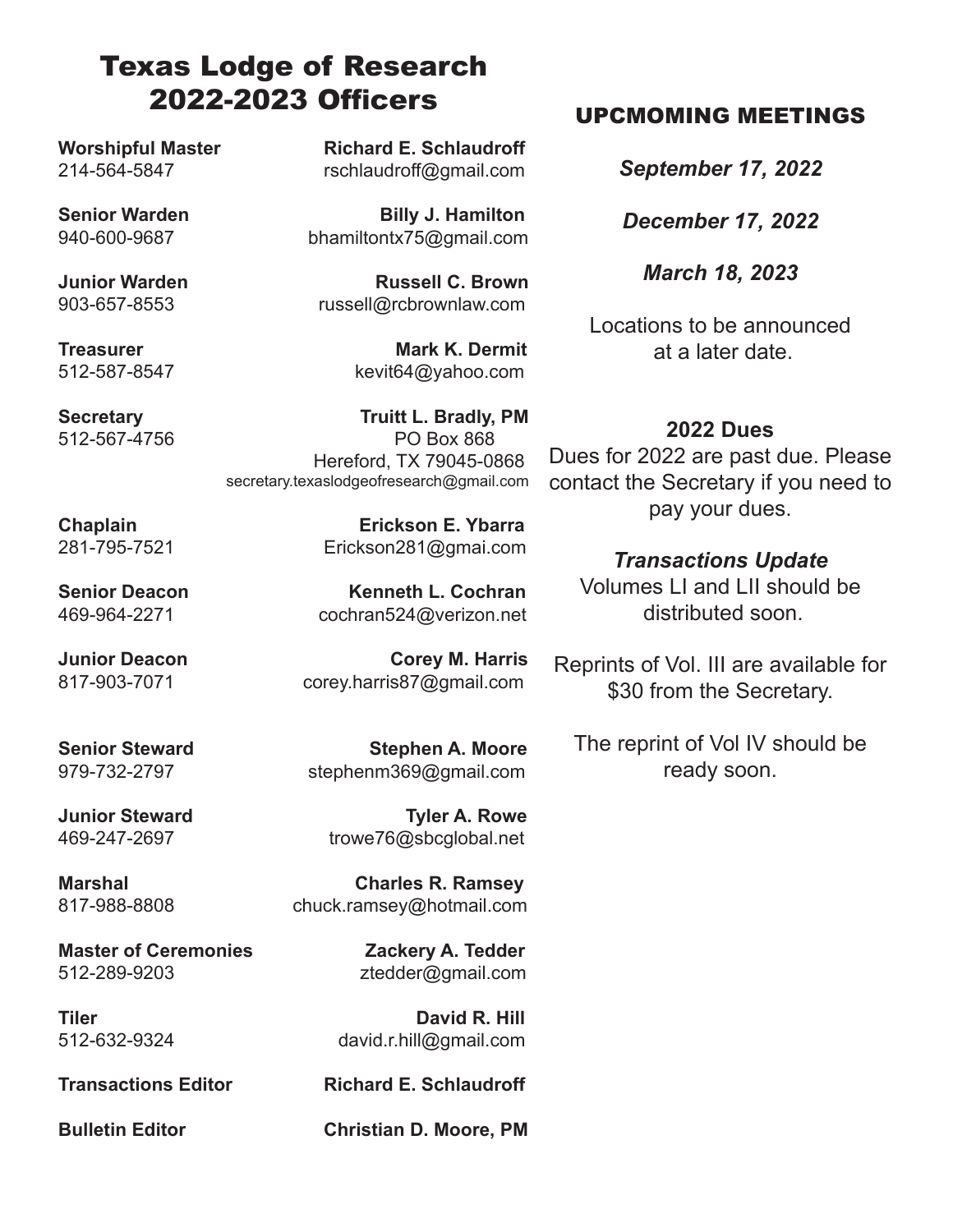### **From the Master's Desk (continued from page 1)**

Among our chores this year are getting our publications back on track, updating and reorganizing the website, improving the *Occasional Bulletin*, and at least one Bylaws change.

With respect to the *Occasional Bulletin*, we are looking for a new editor who can and will devote the time and energy needed to produce a quality instrument. The brother should understand layout and be able to find items of interest, either from our own members or from other research jurisdictions, that are of value to our members. Past Master Moore has done a yeoman's job despite other more pressing responsibilities. It has been many years since we have had an editor who did not also have other responsibilities to this Lodge. Consequently, we are looking for someone to edit the *OB* as more or less their principal task within TLR. If you believe that you have the ability, are willing to devote the time, and are interested in finding and communicating news and items of interest to our members, please contact me.

Our June meeting will be hosted by Dallas Lodge No. 760 in Dallas, Texas, on June 18. The hosting hotel is the Courtyard by Marriott Dallas Addison/Midway, 4165 Proton Drive, Addison, TX 75001, near the lodge. You may reserve a room by following this link by June 10: tinyurl.com/3mp74dm7. The room rate is \$94.00 plus tax. As usual, we will have a hospitality room and a no-host dinner on Friday evening. The business meeting will be held the next morning, with lunch and any papers ready for presentation to follow. We will continue a practice reintroduced by Past Master Moore last year of presenting the Anson Jones Lecture at an evening banquet. Our Lecturer will be D. Allen Surratt of North Carolina, currently the Most Illustrious Grand Sovereign of The United Grand Imperial Council of Knights of the Red Cross of Constantine and Appendant Orders for the United States of America, Mexico, and the Philippines. I hope that you will join me in welcoming Ill. Bro. Surratt to Texas. It looks to be a stimulating evening. Details to follow via MailChimp.

I want to encourage you to consider writing a research paper. The communication of thoughtful and well documented ideas is the lifeblood of this Lodge, indeed of the Fraternity. Anyone can do it.

With your help, this should be a successful year for TLR as we emerge fully from the shadow of the pandemic, and I look forward to seeing you in Dallas.

Fraternally, Richard Schlaudroff, WM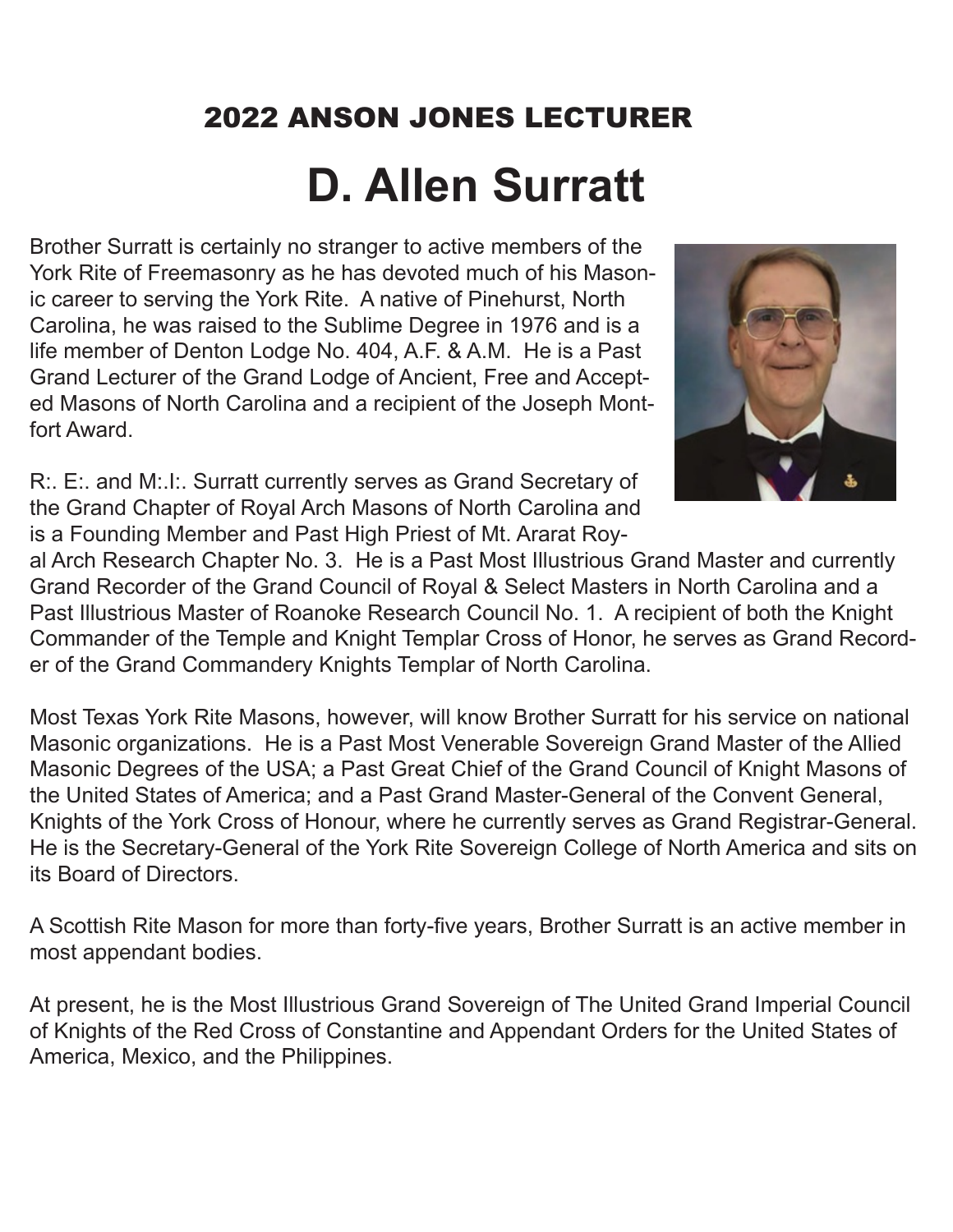# W Y Y } v ( } O ED u O E • Z ] %

νÇD •šOED •}ν Á[Z•}u u OE[vP} •š v]νΡ }QEPp oEE Æo ∳Ρ }UCE( iµOE]• ] wŸQ&E oE eE Y }ν•  $\hat{A}$ ]šsZ 'OE v>} P}(dÆ ●Zloo oP]] o š}}u uu OE(dÆ>)] P}(Z ● OEµ%Zo}v]vP ‰OE}&o}• & µoo DOEµ(d Æ >) P }(Z • OE ZZ o š Ç u i}OEÀ)ššÇ )šZZ u u ®25E•švš u Ÿv P( )šZ  $o$ } P  $X$ 

dZ%GE}‰}u• u OEZo(quOExšZ\*eZ}P^ OE šÁOFZC) }‰  $\tilde{R}Z$  • µOEOE µv • OE}OE OEŸ. š }('}} ^š v P|tUv ‰Z}βš}vŸ. Ÿ}v‰Z~}š}}‰Ç P‰š o • Á]šZ šXZDu‰OEŸ∙ŸZ}]‰ Á]oo }vŸvµ •}o}vP šZu u OE[∙]vP} •š v]vP ]WPp oEEÆo.}P }LOE( o }P ]v iµOE]• ] wŸ0@E §] oEoeEŸ}v• Á]šZ šZ 'Œ v>} P } (d Æ •vU šZ v v µo µ • Œ µŒ Œ v š X

'Œ v>}P}(zzzzzzzzzzzzzzzzzzzzzzzzzzzzzzzzzbel@vzy]2022;202920 u u Œ•Z]%G+UJ}v+CE+ÀXCE W  $\bullet$ D • š  $\frac{1}{2}$  (CE • µ  $\cdot$  CE  $\cdot$  V  $\frac{3}{2}$  z  $\frac{1}{2}$  z  $\frac{1}{2}$  z  $\frac{1}{2}$  CE  $\frac{1}{2}$  CE  $\cdot$  VD •  $\cdot$   $\frac{1}{2}$   $\frac{1}{2}$   $\frac{1}{2}$   $\frac{1}{2}$   $\frac{1}{2}$   $\frac{1}{2}$   $\frac{1}{2}$   $\frac{1}{2}$   $\frac{1}{2}$   $\frac{1}{2}$ 

#### Z }uu v <u>Ÿ}v }( & µoodDÆu • Œ }}P }(</u> Z • Œ

D u OE ∙ Z]‰ OEµïñ ‰ OE o v OE C QOE] v v À OEv ‰ C D ]‰ š ] šÁj]}švZIñ Z IU } {Q%}QIOE µQDEOE v SOE U }‰}Q % z } šš}}W

 $d \mathbb{E} \cdot > (P \cdot \underline{CP} \cdot \underline{CP})$  =  $E = 100$   $H = P$  \ FSFGPSE 59